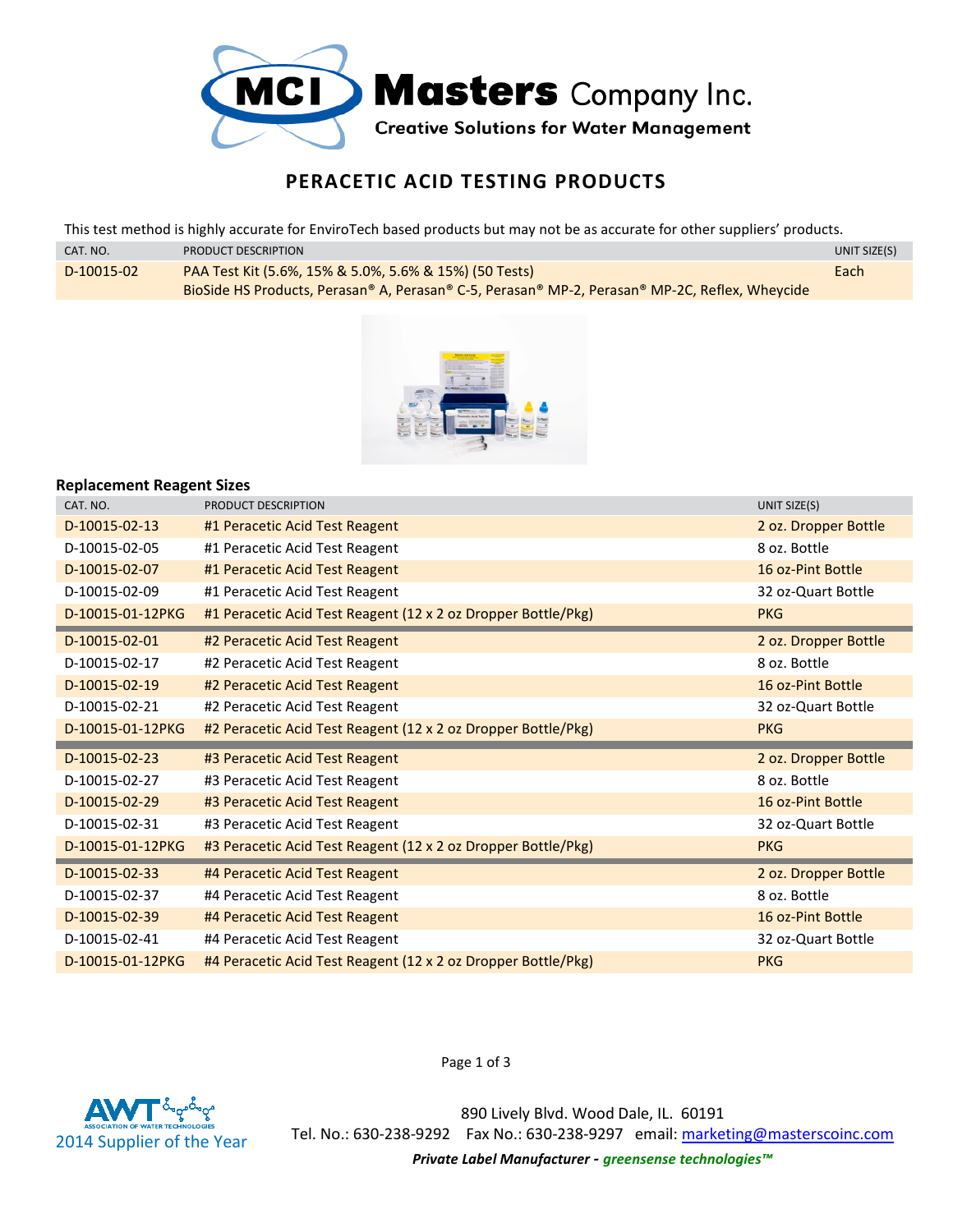

## **Replacement Reagent Sizes continued**

| CAT. NO.         | PRODUCT DESCRIPTION                                           | UNIT SIZE(S)         |
|------------------|---------------------------------------------------------------|----------------------|
| D-10015-02-43    | #5 Peracetic Acid Test Reagent                                | 2 oz. Dropper Bottle |
| D-10015-02-47    | #5 Peracetic Acid Test Reagent                                | 8 oz. Bottle         |
| D-10015-02-49    | #5 Peracetic Acid Test Reagent                                | 16 oz-Pint Bottle    |
| D-10015-02-51    | #5 Peracetic Acid Test Reagent                                | 32 oz-Quart Bottle   |
| D-10015-01-12PKG | #5 Peracetic Acid Test Reagent (12 x 2 oz Dropper Bottle/Pkg) | <b>PKG</b>           |
|                  |                                                               |                      |
| D-10015-02-53    | #6 Peracetic Acid Test Reagent                                | 2 oz. Dropper Bottle |
| D-10015-02-57    | #6 Peracetic Acid Test Reagent                                | 8 oz. Bottle         |
| D-10015-02-59    | #6 Peracetic Acid Test Reagent                                | 16 oz-Pint Bottle    |
| D-10015-02-61    | #6 Peracetic Acid Test Reagent                                | 32 oz-Quart Bottle   |

## **Test Kit**

*A co-operative effort by the recognized professionals at EnviroTech Chemical Services, Inc. and MCI utilizing a patented test methodology (US 7,651,724) has resulted in the development of a dedicated dual range Peracetic Acid colorimeter test kit!* 



| CAT. NO.        | PRODUCT DESCRIPTION                                                                                                                                                                                                                                                   | UNIT SIZE(S)                                                                                           |                                 |
|-----------------|-----------------------------------------------------------------------------------------------------------------------------------------------------------------------------------------------------------------------------------------------------------------------|--------------------------------------------------------------------------------------------------------|---------------------------------|
| <b>MP-9700E</b> | Peracetic Acid Test Kit, Dual Range (0-100 ppm PAA & 100-200 ppm PAA ranges<br>MCI's MP-9700E Peracetic Acid Test Kit is applicable to each of the EnvironTech<br>Chemcial Serivces products as well as all other available PAA based products in the<br>marketplace! | Each                                                                                                   |                                 |
|                 | R-9703E<br>MP-9702<br>765/1-10                                                                                                                                                                                                                                        | Replacement Peracetic Acid Powder Packs Reagent Set<br>10mL Glass Sample Cell<br>Syringe, Plactic, 1mL | $100$ /pkg<br>2 Pack<br>10 Pack |

Multi-use facilities can utilize at least one MP-9700E PAA meter and its highly accurate methodology! The MP-9700E PAA method can be used as validation/verification for titration test kits that are used in other parts of the facility!



Page 2 of 3



890 Lively Blvd. Wood Dale, IL. 60191 Tel. No.: 630-238-9292 Fax No.: 630-238-9297 email: marketing@masterscoinc.com *Private Label Manufacturer - greensense technologies™*